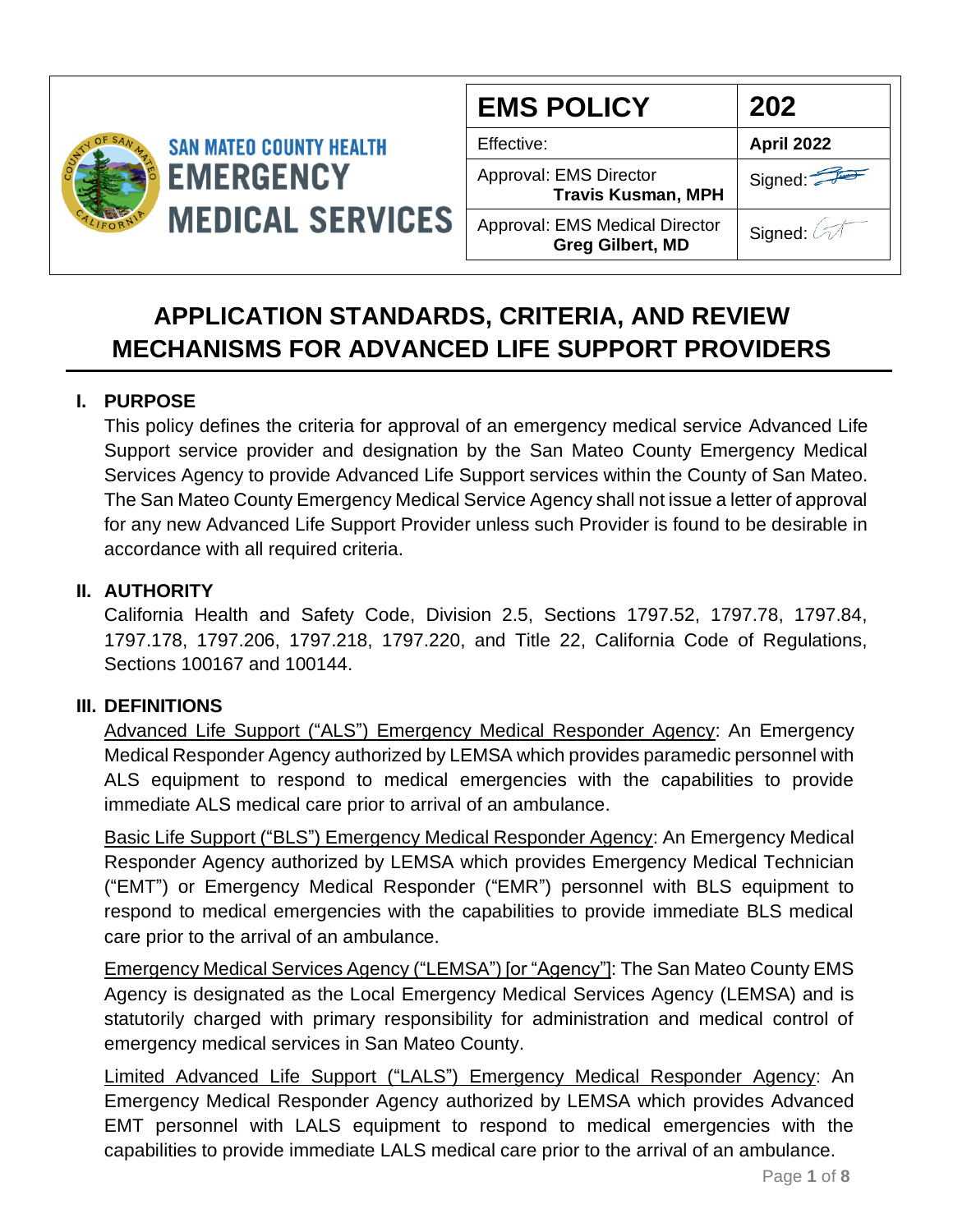

| <b>EMS POLICY</b>                                          | 202               |
|------------------------------------------------------------|-------------------|
| Effective:                                                 | <b>April 2022</b> |
| <b>Approval: EMS Director</b><br><b>Travis Kusman, MPH</b> | Signed:           |
| Approval: EMS Medical Director<br><b>Greg Gilbert, MD</b>  | Signed: 4         |

# **IV. APPLICATION CRITERIA**

#### A. Criteria for Authorization

- 1. No new ALS Provider shall be found to be desirable unless the applicant makes a substantial showing that all the following have been met:
	- a. Applicant shall demonstrate a community EMS need and submit a written commitment of support from a responsible local government agency (e.g., city or County). Applicant shall identify and mitigate any potential system impacts;
	- b. A commitment to respond, treat, and coordinate transport for any patient found within its service area;
	- c. A commitment to provide emergency service response on a continuous twenty-four (24) hour per day, seven (7) day per week basis. Included shall be a listing of the provider agency response capabilities, (e.g., the number of ALS units, number of paramedic assessment units, number of first responder units, and number of units with first responder defibrillation equipment);
	- d. A commitment to adhere to applicable sections of the California Health and Safety Code, California Code of Regulations and to LEMSA policies, procedures and protocols;
	- e. A list of all licensed and locally accredited paramedics affiliated with the Applicant service provider, identifying active or inactive status;
	- f. Information on geographical locations and primary response areas of proposed service units;
	- g. Applicant shall furnish a high-quality plan of pre-hospital care, in accordance with LEMSA policies including the following:
		- i. Prescribing physician;
		- ii. Training and Continuing Quality Improvement (CQI);
		- iii. Staffing; and
		- iv. Equipment;
	- h. The LEMSA's approval of an Applicant shall not decrease the accessibility or quality of pre-hospital care to any persons being served within the County;
	- i. The LEMSA's approval of an Applicant shall not further dilute the skills of paramedics operating within San Mateo County, ensuring that paramedics maintain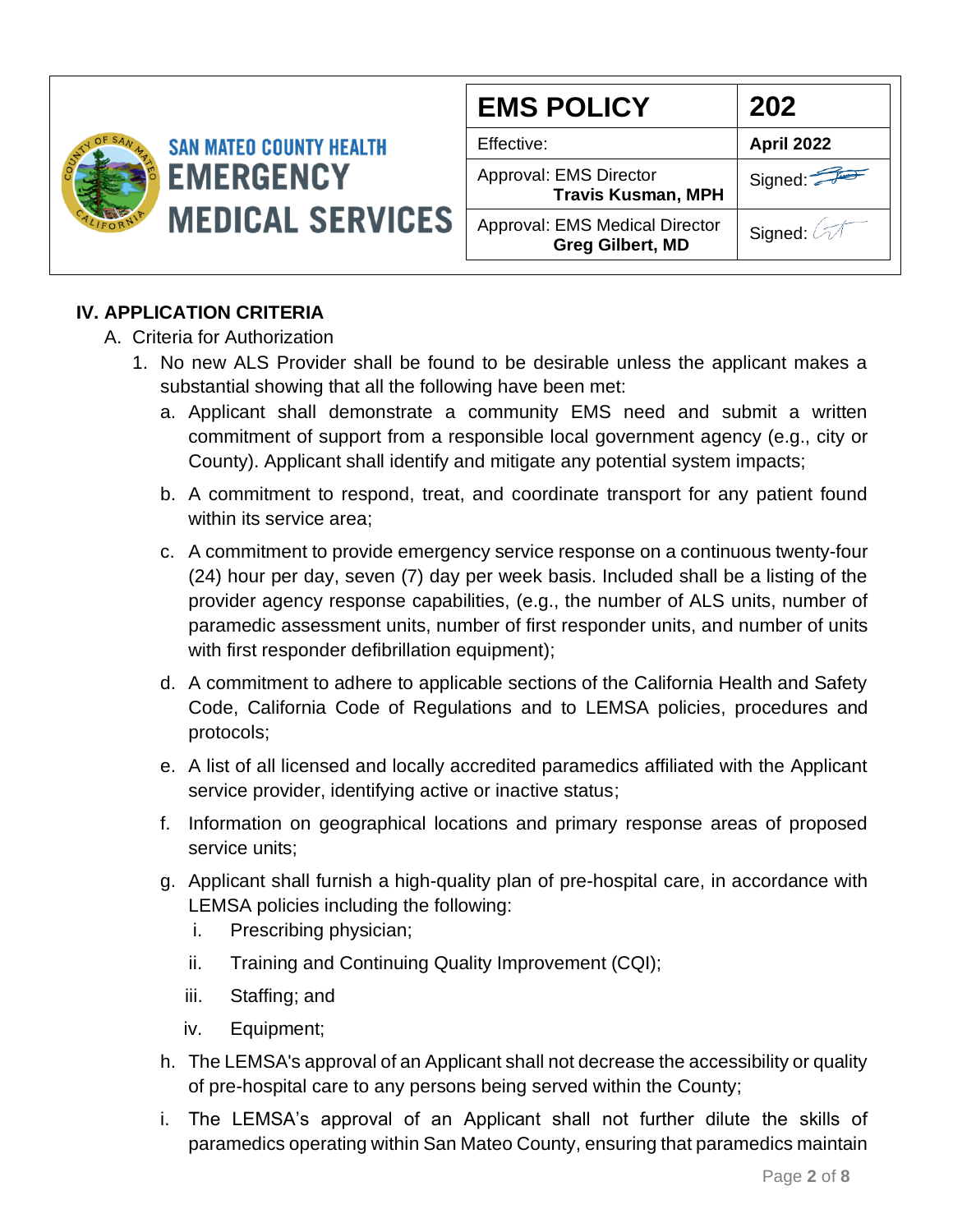|                                                                               | <b>EMS POLICY</b>                                         | 202               |
|-------------------------------------------------------------------------------|-----------------------------------------------------------|-------------------|
| <b>SAN MATEO COUNTY HEALTH</b><br><b>EMERGENCY</b><br><b>MEDICAL SERVICES</b> | Effective:                                                | <b>April 2022</b> |
|                                                                               | Approval: EMS Director<br><b>Travis Kusman, MPH</b>       | Signed:           |
|                                                                               | Approval: EMS Medical Director<br><b>Greg Gilbert, MD</b> | Signed:           |

sufficient high-quality skills training and performance for rendering care to persons being served within the County;

- j. Applicant's financial resources shall be sufficient to implement and continue the proposed ALS service and have the ability to maintain and update medical equipment and supplies as required by LEMSA policy;
- k. Applicant's service may be required by the LEMSA to promote fiscal economics of scale through measures that assure efficiency and effectiveness, which may include the operation of joint, or cooperative ventures and shared resources to optimize utilization of equipment and manpower;
- l. Applicant shall comply with all federal, state and local laws, policies, procedures and regulations;
- m. Applicant shall possess competent management, organizational skills and clinical oversight, both responsive to community needs and capable of implementing and operating within San Mateo County EMS system standards;
- n. As applicable, Applicant shall offer continuous services;
- o. Applicant shall demonstrate community support for the proposed ALS service;
- p. Applicant's proposed service shall integrate within the existing EMS system;
- q. Applicant's proposed service shall be rendered without negative fiscal impact to the County; and
- r. Applicant shall have General Liability, Automobile Liability and Professional Liability Insurance to include coverage for EMS personnel with a combined single limit coverage of at least one million (\$1,000,000.00) per occurrence. The County and its officers, agents, and employees shall be named as additional insured.

# **V. PROPOSAL REQUIREMENTS FOR ALS PROVIDER APPLICATION**

A prospective ALS service provider shall submit a written application to the LEMSA. Any application received must include a description of the need and necessity Information gathered as part of the needs assessment study. The information shall include, and not be limited to the following:

- A. Need and Necessity
	- 1. Describe the system currently in place:
		- a. ALS;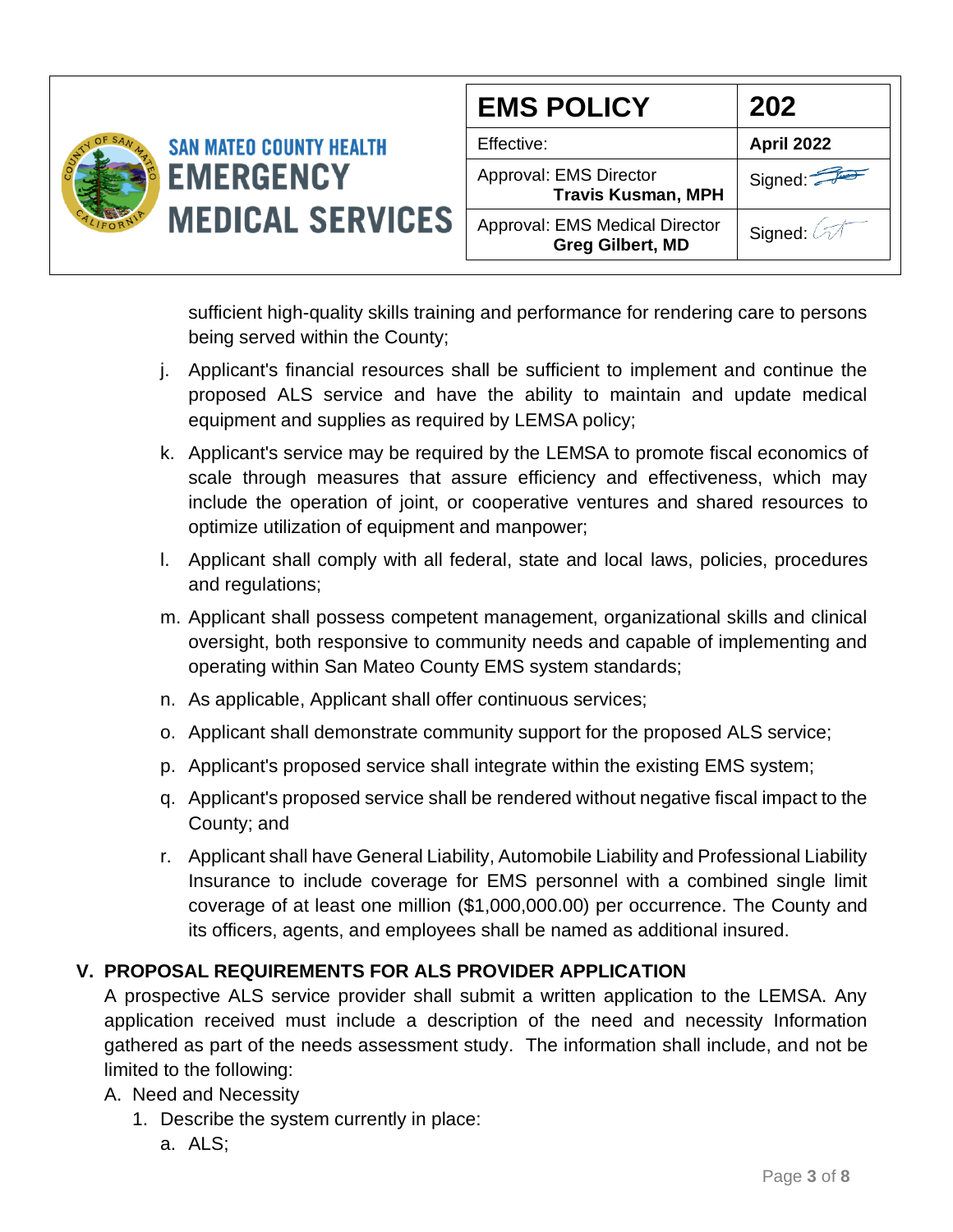

| <b>EMS POLICY</b>                                                | 202               |
|------------------------------------------------------------------|-------------------|
| Effective:                                                       | <b>April 2022</b> |
| Approval: EMS Director<br><b>Travis Kusman, MPH</b>              | Signed:           |
| <b>Approval: EMS Medical Director</b><br><b>Greg Gilbert, MD</b> | Signed: 4         |

- b. BLS;
- c. Dispatch; and
- d. Direct and indirect medical control;
- 2. Description of need the application will address:
	- a. Currently accepted standards of pre-hospital care;
	- b. Documented study of current system with verifiable statistics which illustrate a given problem or concern; and
	- c. Prior attempts to correct within the current system;
- 3. Solution the application proposes:
	- a. Change in the current system as supported by medical literature; and
	- b. Describe how the proposal would address the need described in Section  $V(A)(2)$ , with the solution proposed;
- 4. Description of proposed service:
	- a. Medical;
	- b. Medical oversight and prescribing services;
	- c. Training and Continuing Quality Improvement (CQI);
	- d. Staffing;
	- e. Transport capabilities, if applicable (9-1-1 ALS ambulances are provided for the entire county via two Exclusive Operating Areas ("EOA");
	- f. Geographical area covered; and
	- g. Communications;
- B. Administrative
	- 1. Financial:

Describe the cost of providing the service and how the costs will be funded. Applicant may be required to furnish a copy of a certified audit conducted within the last six (6) months;

2. Contract:

All contracts, sub-contracts, agreements and/or memorandums of understanding shall be disclosed, as well as the costs of these and any other written or informal agreements, pertaining to the provision of ALS services; and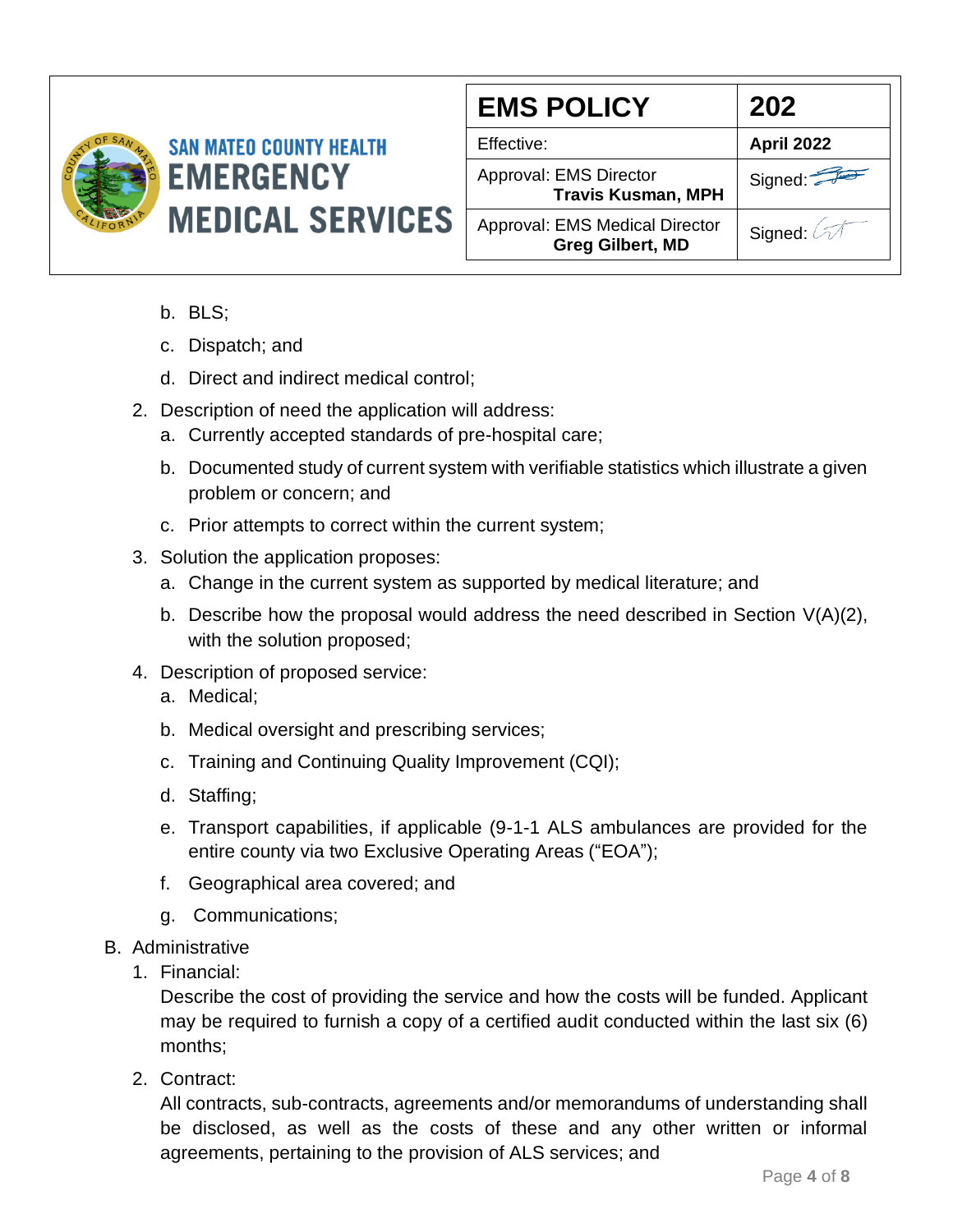| <b>SAN MATEO COUNTY HEALTH</b><br><b>EMERGENCY</b><br><b>MEDICAL SERVICES</b> | <b>EMS POLICY</b>                                   | 202                                                       |
|-------------------------------------------------------------------------------|-----------------------------------------------------|-----------------------------------------------------------|
|                                                                               | Effective:                                          | <b>April 2022</b>                                         |
|                                                                               | Approval: EMS Director<br><b>Travis Kusman, MPH</b> | Signed: $\leq$                                            |
|                                                                               |                                                     | Approval: EMS Medical Director<br><b>Greg Gilbert, MD</b> |

3. Organizational Structure:

Describe organizational structure of the applicant's agency or company shall be delineated and describe how the applicant will assign a "liaison" to work with the LEMSA on administrative matters and to serve on committees as requested by LEMSA Director or LEMSA Medical Director;

- C. System Integration
	- 1. Applicant shall identify how areas immediately adjacent to applicant's proposed response area shall be served with the addition of applicant services and include:
		- a. Response times to adjacent areas; and
		- b. Paramedic experience (Explain how existing and proposed paramedics shall receive experience in lieu of fewer and/or lower call volumes);
	- 2. Interagency Actions
		- a. Move-up/ Mutual Aid; and
		- b. Interfacility transfers and back-up;
	- 3. LEMSA

Identify how new ALS provider will:

- a. Meet Continuing Quality Improvement (CQI) requirements; and
- b. Furnish LEMSA with required data, paramedic care reports by full integration with LEMSA data collection and monitoring systems and provide other information as specified by LEMSA or its Medical Director.

## **VI. OPERATIONAL REQUIREMENTS**

- A. Enter into a written ALS Provider agreement with LEMSA;
- B. Provide dedicated ALS service twenty- four (24) hours a day, seven (7) days a week;
- C. Provide service with a minimum of one (1) San Mateo County accredited paramedic and one (1) certified emergency medical technician (EMT) per ALS unit. Paramedics and EMTs must adhere to LEMSA policies, procedures and protocols;
- D. Each paramedic and emergency medical technician (EMT) shall maintain certifications as required by LEMSA;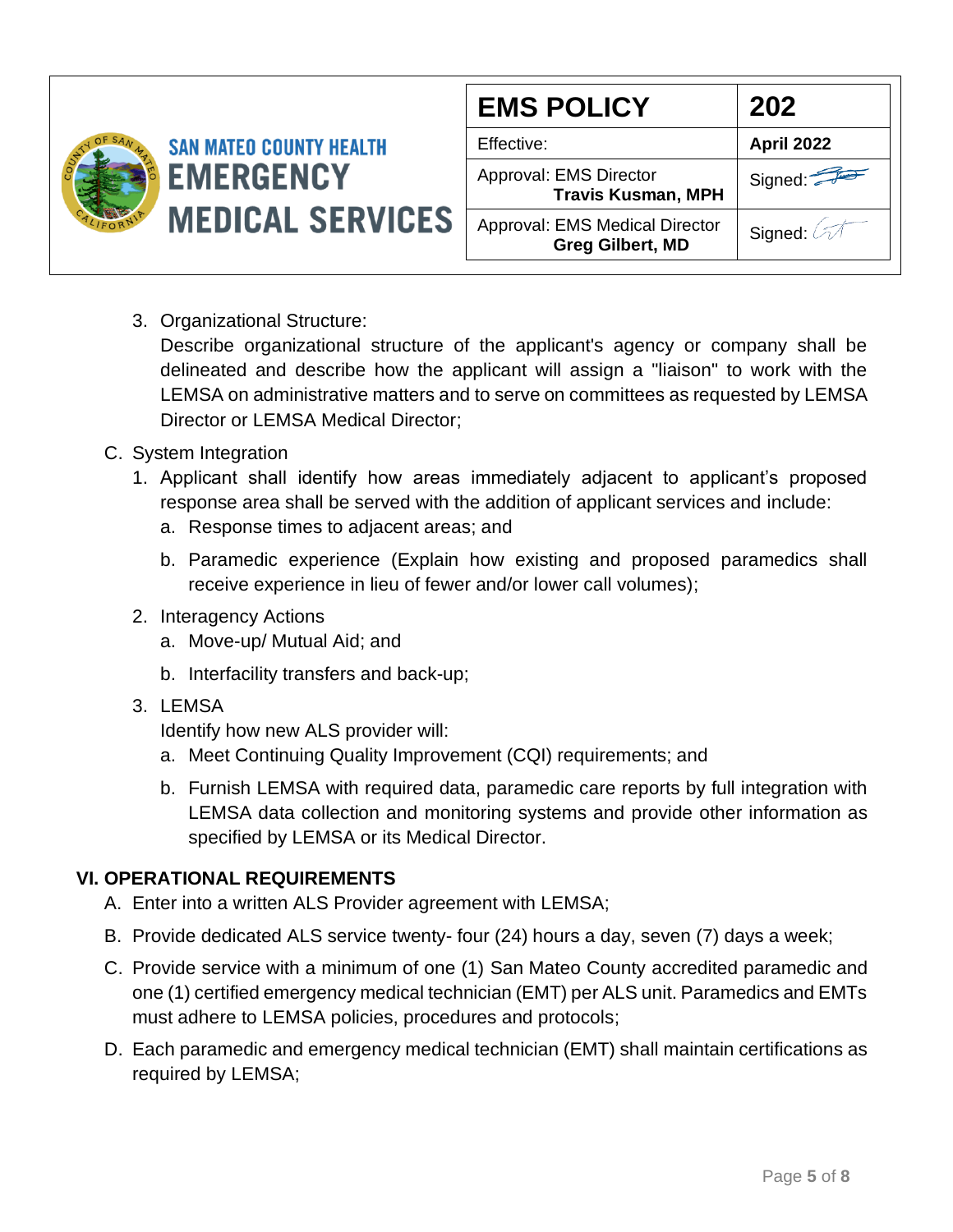

- E. Limit primary paramedic service advertising to the geographic area that will be served, as approved by the LEMSA. No Provider shall represent itself as an ALS service provider unless it is designated by the LEMSA to provide such service;
- F. Addition or relocation of ALS units to a geographic area(s) other than the agency's existing approved jurisdiction requires the prior written approval of the LEMSA;
- G. Provide visible identification of paramedic personnel and vehicles, the overall appearance of which shall be subject to LEMSA approval;
- H. Comply with the LEMSA's requirements for uniform record keeping and data collection as required by LEMSA;
- I. Provider shall be subject to periodic visits and inspections of operational and administrative functions and records by LEMSA's designated staff to ensure compliance with local, state, and federal laws, rules and regulations;
- J. Provide representation on any and all committees as required by LEMSA;
- K. Assure continuity of care by requiring that the paramedic rendering care accompanies the patient to the hospital and remains with the patient until qualified emergency department personnel assumes responsibility for the patient's care or with mutual agreement transfers patient care to the transporting paramedic;
- L. Maintain a paramedic program coordinator who will be the liaison person with LEMSA and the assigned Base Hospital.
- M. Notify LEMSA's designated staff of all paramedic operational problems or changes in a timely manner including:
	- 1. Changes in number of units (requires prior written LEMSA approval);
	- 2. Complaints of any nature, which include, but are not limited to: Patient complaints; Base Hospital complaints; Applicant service provider agency complaints; and violations of LEMSA or State medical policies, protocols, rules and regulations;
	- 3. Major agency personnel changes, (i.e., Chief, Operations Manager, Paramedic Coordinator, etc.);
	- 4. Changes in status of accredited personnel;
	- 5. Permanent unit location (requires prior written LEMSA approval); and
	- 6. Radio frequency interference;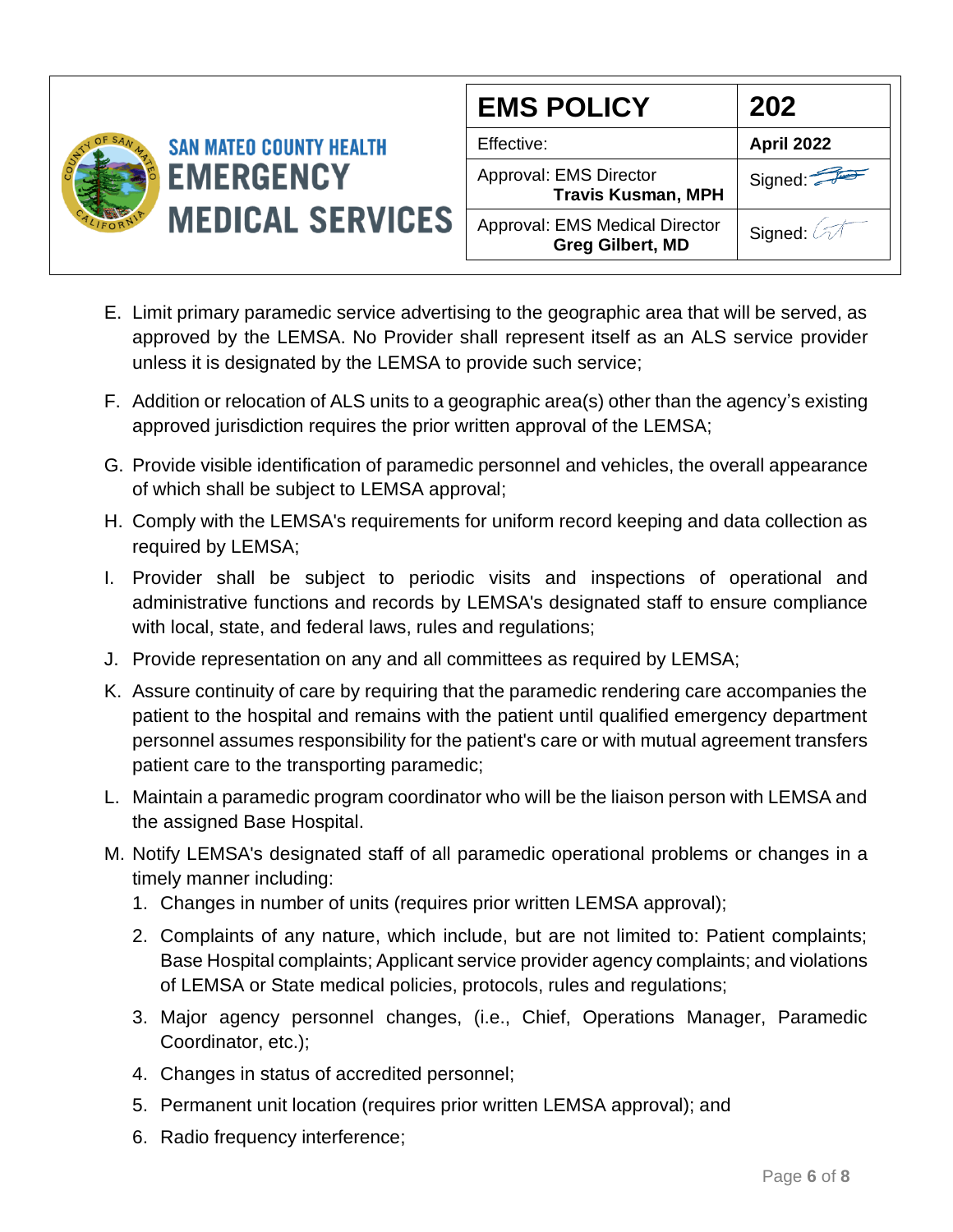

| <b>EMS POLICY</b>                                         | 202        |
|-----------------------------------------------------------|------------|
| Effective:                                                | April 2022 |
| Approval: EMS Director<br><b>Travis Kusman, MPH</b>       | Signed:    |
| Approval: EMS Medical Director<br><b>Greg Gilbert, MD</b> | Signed:    |

- N. Comply with all policies, protocols and field procedures approved by LEMSA and LEMSA Medical Director;
- O. Maintain drugs and accountability for drugs as outlined in LEMSA Policy and Procedure Manual;
- P. Work in conjunction with LEMSA when evaluating paramedic or EMS equipment that can be used in the field for definitive medical care or intervention;
- Q. Use only equipment authorized by the LEMSA in the delivery of patient care.
- R. Notify the LEMSA when personnel who are accredited and/ or certified by LEMSA Medical Director are terminated by the agency for cause;
- S. Provide BLS services if ALS services are not indicated;
- T. Charge ALS rates no more than those that are approved by the San Mateo County Board of Supervisors;
- U. Initiate and complete a pre-hospital electronic health record for each call;
- V. Make base hospital contact in accordance with LEMSA policy; and
- W. Participate in the LEMSA 's quality improvement program and demonstrate an internal quality assurance process as approved by LEMSA Medical Director.

The LEMSA may deny, suspend or revoke the approval of an ALS Provider for failure to comply with applicable policies, procedures, and regulations.

## **VII. APPLICATION PROCEDURE**

- A. Pre-application
	- 1. At least 45 calendar days prior to the filing of an application, Applicant shall notify LEMSA Director, in writing, via certified mail, registered mail or by hand delivery, of its intent to apply for ALS Provider status.
	- 2. Applicant or LEMSA may request a "Pre-Application Conference" on the proposed application.
- B. Application Procedure
	- 1. Applicant shall submit a nonrefundable service charge payment in the amount of \$50,000.00 to the LEMSA at the time of application delivery. Failure of funds to clear within seven (7) business day shall stay review of the application.